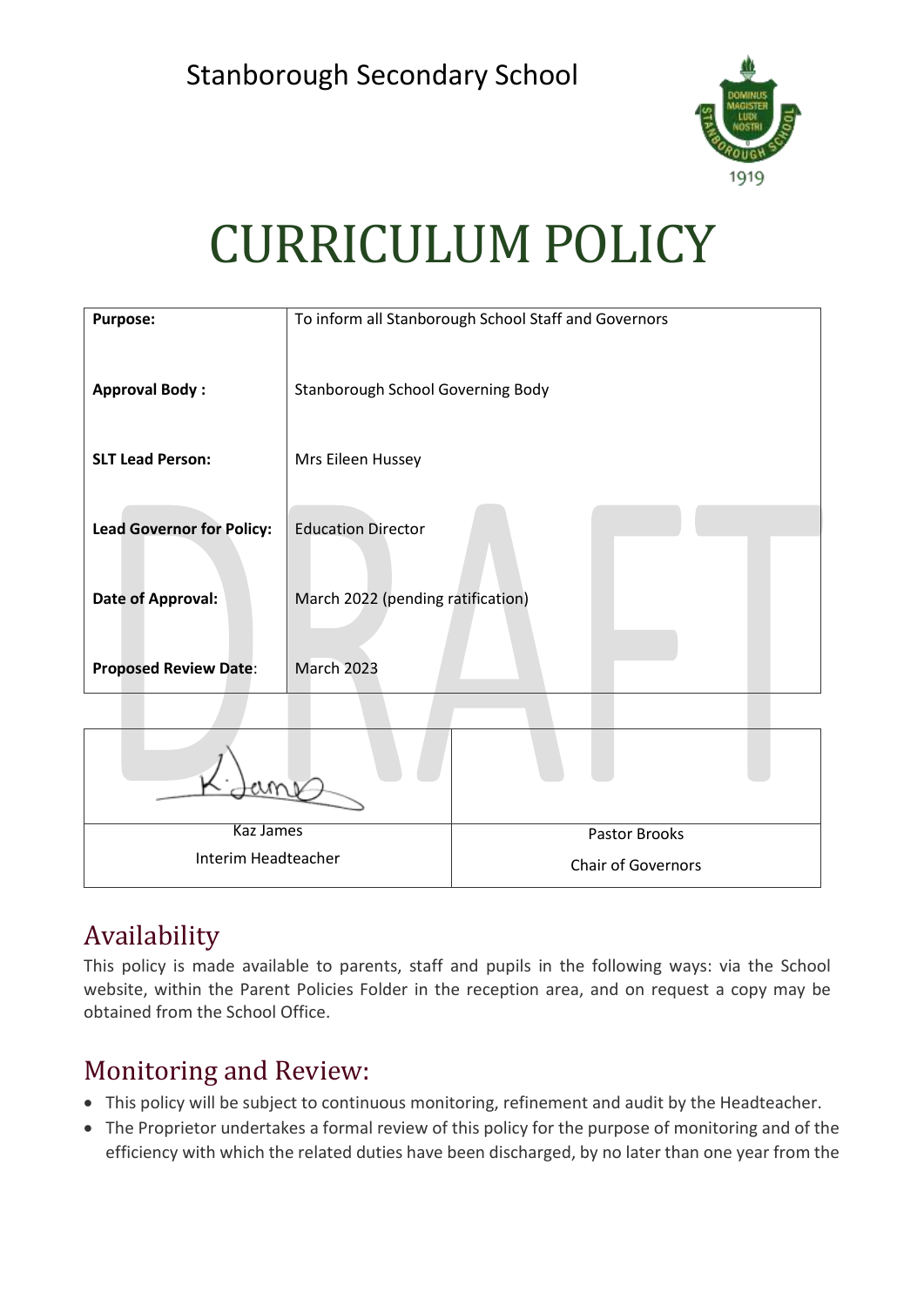date shown below, or earlier if significant changes to the systems and arrangements take place, or if legislation, regulatory requirements or best practice guidelines so require.

# 1. Introduction

The curriculum at Stanborough School encompasses all the learning experiences, which take place within it. The school aims to develop its pupils as autonomous learners and to allow them to fulfil their potential within a caring Christian framework. The curriculum will be dynamic and evolutionary and pay due regard to national legislation and local authority policy but will be principally guided by the school's mission and aims.

Stanborough School ensures that a broad and balanced curriculum is provided to its students, incorporating English, Maths and Science qualifications along with the provision of Religious Education teaching for  $11 - 16$ .

# 2. Mission Statement

To develop the potential of every individual by providing the best education experienced in a Christian community within which all members may grow in faith.

To support our mission the curriculum will be coherent, have breadth and balance and allow for differentiation, progression and continuity. It will be proactive and show due regard to all aspects of teaching and learning experiences which facilitate the development of the whole person spiritually, morally and intellectually.

# 3. Aims

- That pupils should become aware of their abilities and in so doing should develop them to their maximum potential.
- **•** That pupils should be aware of the needs of the community and be prepared to contribute fully to the life of the community.
- That all pupils should be offered a curriculum that has breadth and depth. It must be tailored to each pupil and satisfy their requirements.
- That pupils who leave Stanborough School should be articulate, literate and numerate, and have lively, enquiring, independent minds.
- That pupils who leave Stanborough School should:
	- i. Be confident in their dealings with adults and peers;
	- ii. Be able to develop good working relationships with others;
	- iii. Have knowledge of a wide range of cultures and through this come to respect the rights and needs of others;
	- iv. Be able to make good moral judgements;
	- v. Have developed a love of learning that will last for the rest of their lives;
	- vi. Be adaptable enough to react to the needs of a fast changing world;
	- vii. Should be secure in their faith.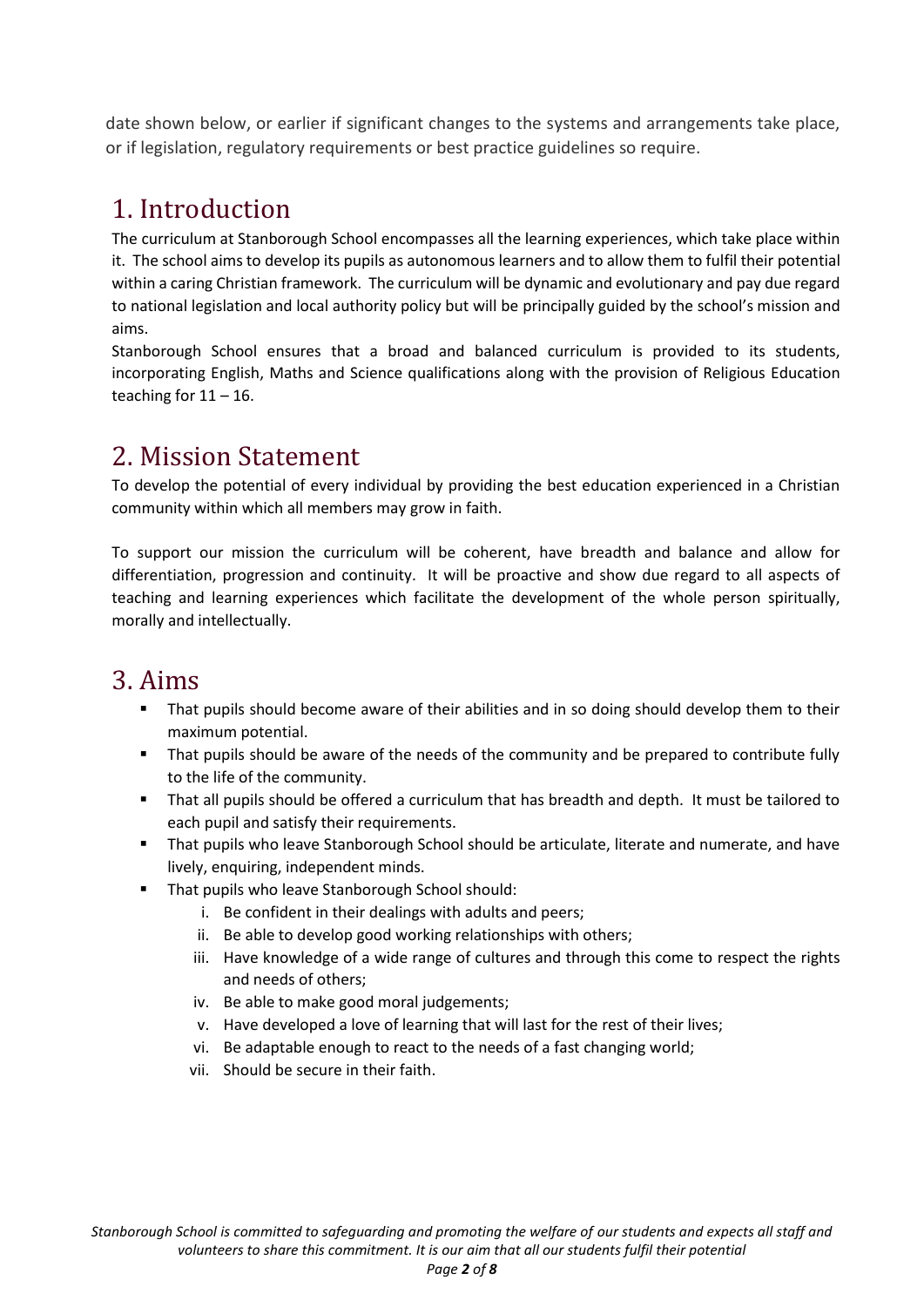# 4. Curriculum Overview

The school currently manages its curriculum through 6 overarching faculties with faculty leaders taking responsibility for the following areas:-

- Setting targets for each subject, based on areas for development.
- Analysing Data to determine attainment and progress within each subject
- Ensuring that schemes of work are in place and accurate and relevant.
- Work Scrutiny for presentation, pitch, productivity and the quality of marking and feeding back to teachers at least every half term.
- Managing their areas through faculty meetings which are minuted
- Track and monitor student progress
- Some faculty leaders and/or teachers participate in the performance management of staff as reviewers.
- Monitor teachers to ensure they are frequently setting homework on 'Show-myhomework (the quality of homework is monitored by the Assistant Headteacher).

The school organisational chart shows clearly the composition of faculties and lines of management and responsibility. [See Appendix 1]

# 5. Key Stage 3

The table below shows the subjects offered at Key Stage 3 with period allocations. Note the timetable is a two-week cycle made up of 1 hour periods, totalling 48 hours over 2 weeks.

| <b>Subjects</b>     | Year 7             | Year 8             | Year 9                  |
|---------------------|--------------------|--------------------|-------------------------|
|                     | Period allocations | Period allocations | Period allocations      |
| English             | 6                  | 6                  | 7                       |
| Maths               | 6                  | 6                  | $\overline{7}$          |
| Biology             | $\overline{2}$     | $\overline{2}$     | $\overline{2}$          |
| Chemistry           | $\overline{2}$     | $\overline{2}$     | $\overline{2}$          |
| Physics             | $\overline{2}$     | $\overline{2}$     | $\overline{2}$          |
| Art                 | $\overline{2}$     | $\overline{2}$     | 4                       |
| Music               | $\overline{2}$     | $\overline{2}$     | $\overline{2}$          |
| PE/Swim/Games       | 3                  | 3                  | $\overline{2}$          |
| Horticulture        | $\mathbf{1}$       | $\mathbf{1}$       | $\mathbf 0$             |
| Geography           | $\overline{3}$     | $\overline{3}$     | 4                       |
| History             | 3                  | 3                  | $\overline{4}$          |
| Religious Education | $\overline{2}$     | $\overline{2}$     | $\overline{2}$          |
| French              | 3                  | 3                  | $\overline{\mathbf{4}}$ |

*Stanborough School is committed to safeguarding and promoting the welfare of our students and expects all staff and volunteers to share this commitment. It is our aim that all our students fulfil their potential Page 3 of 8*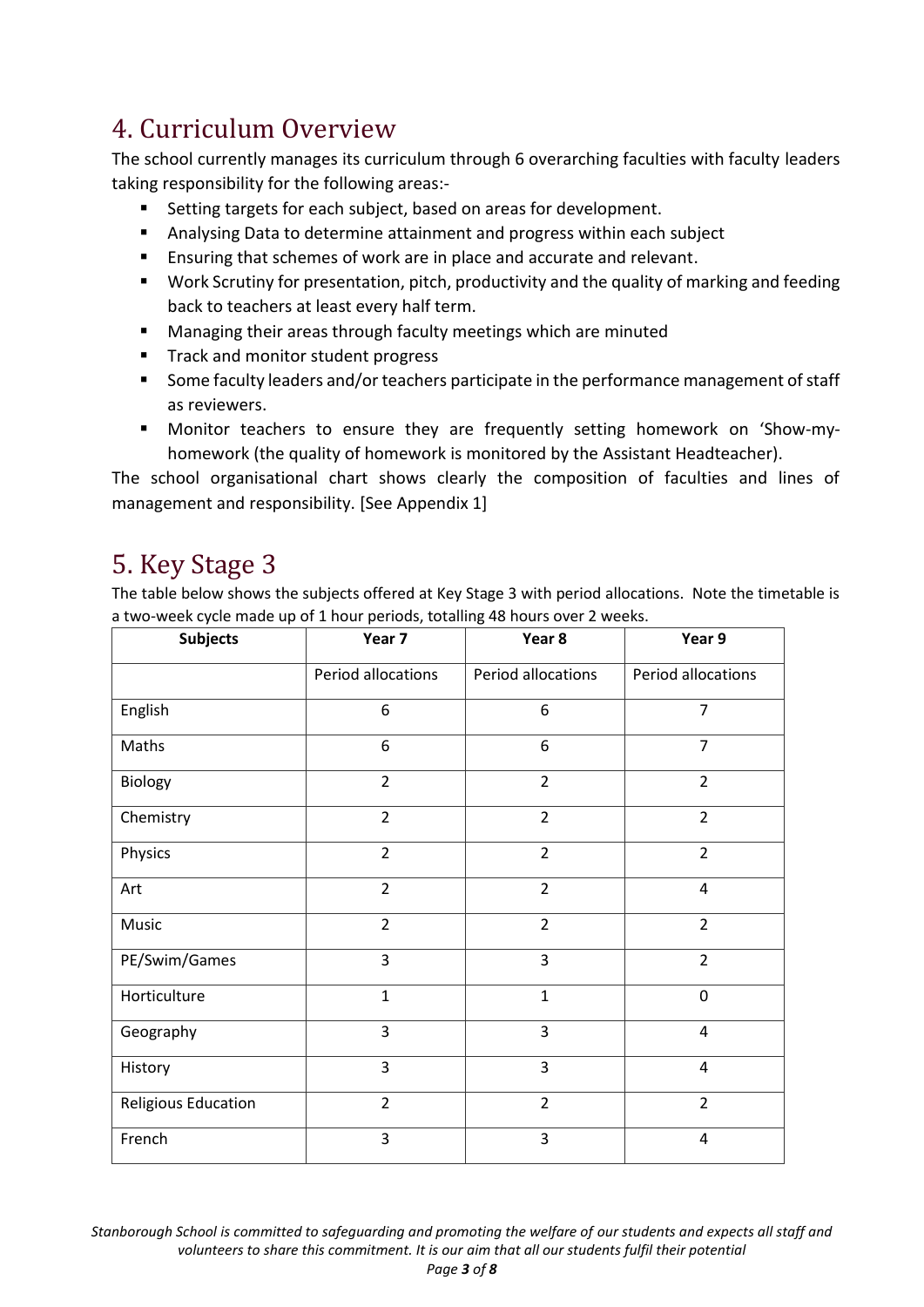| Spanish                  |  |  |
|--------------------------|--|--|
| Food Technology          |  |  |
| <b>Keyboard Skills</b>   |  |  |
| Computing                |  |  |
| PSHE/Citizenship/Careers |  |  |

### 6. Key Stage 4

The table below shows the subjects offered at Key Stage 4 with period allocations. Note the timetable is a two-week cycle made up of 1 hour periods, totalling 48 hours over 2 weeks. Each option subject is allocated 4 hours over a two-week period.

| <b>Core Subjects</b>     | Year 10                 | Year 11            |
|--------------------------|-------------------------|--------------------|
|                          | Period allocations      | Period allocations |
| English Language         | $\overline{4}$          | 4                  |
| English Literature       | $\overline{4}$          | 4                  |
| Maths                    | 5                       | 5                  |
| Religious Studies        | $\overline{4}$          | 4                  |
| Biology                  | 4                       | 4                  |
| Chemistry                | 4                       | 4                  |
| Physics                  | $\overline{4}$          | 4                  |
| PE/Swim/Games            | $\overline{2}$          | $\overline{2}$     |
| PSHE/Citizenship/Careers | $\overline{1}$          | $\mathbf{1}$       |
|                          | <b>Options</b>          |                    |
| Art                      | $\overline{4}$          | 4                  |
| Music                    | $\overline{4}$          | 4                  |
| Geography                | $\overline{4}$          | 4                  |
| History                  | $\overline{\mathbf{4}}$ | 4                  |
| French                   | $\overline{\mathbf{4}}$ | 4                  |
| Spanish                  | $\overline{4}$          | 4                  |
| <b>Computer Science</b>  | $\overline{\mathbf{4}}$ | 4                  |
| <b>Business</b>          | 4                       | 4                  |

*Stanborough School is committed to safeguarding and promoting the welfare of our students and expects all staff and volunteers to share this commitment. It is our aim that all our students fulfil their potential Page 4 of 8*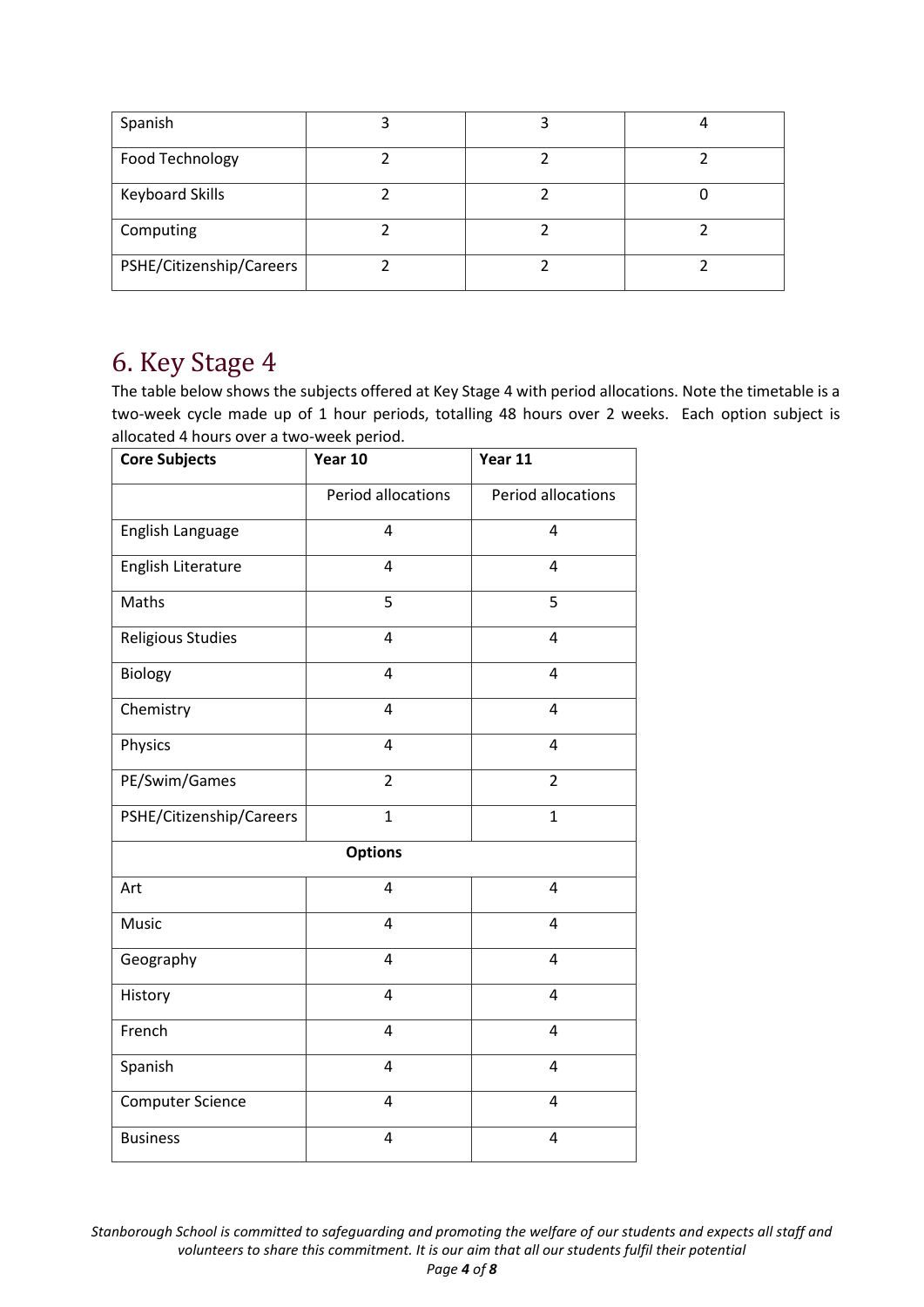# 7. Extra Curricular Activities

The Assistant Headteacher has the overall responsibility for coordinating and monitoring all extracurricular activities. The school offers a good number and varied range of extra- curricular activities which include: sport, Visits to the theatre, museums and art galleries, trips within the UK and abroad, community service days and visitors bring additional interest to the school.

# 8. Responsibilities

#### ▪ **The Pupils**

- To engage fully in the programmes of the school and to take full advantage of all it has to offer.
- □ In Year 9 to develop a rational sense of what they need to choose from their options to give them the best advantage for further study.

#### **The Subiect teachers**

- Subject teachers must keep fully abreast with national thinking and changes in relation to their fields and engage in continuous professional development.
- □ They are responsible for ensuring they have good subject knowledge.

#### ▪ **The Faculty leaders**

- □ To manage their responsibility with professional care and organisation so that the curriculum in their faculty meets the needs of all the students
- To give helpful advice and support to the teachers for whom they are responsible
- □ To give timely and accurate reports to the SLT on strengths and areas for development within their remit e.g. action planning and faculty development plan.
	- **The SLT**

The Headteacher has overall responsibility for overseeing the smooth-running of all the faculties and ensuring consistency of practice. The Assistant Headteacher Collaborates with teaching staff in the development, writing and implementation of school curriculum.

#### **The Headteacher**

- To provide support to the Assistant Head for curriculum.
- □ To hold the Assistant head teacher accountable for ensuring that the staff follow their plans (long , medium, and short term) and meet deadlines regarding monitoring through data, tracking and work scrutiny.
- □ To be fully abreast of the national mood, thinking and changes and to share it with the staff.
- □ To provide the best possible curriculum within the limits of the school budget.

#### ▪ **The Assistant Headteacher**

- Manage program implementation of the curriculum and any supplemental materials.
- Align program practices and standards to support quality implementation.
- Work with staff to develop differentiated programs to cater for student needs on either end of the spectrum (Including SEND and Low ability).
- Coordinate (deliver yourself or seek externals to deliver) teacher training and professional development related to the curriculum (requests to be made to the Headteacher).
- Provide support to classroom education staff in monitoring, homework, and curriculum overviews and schemes of work, that are faithful to the curriculum and developmentally appropriate.
- **The Governors**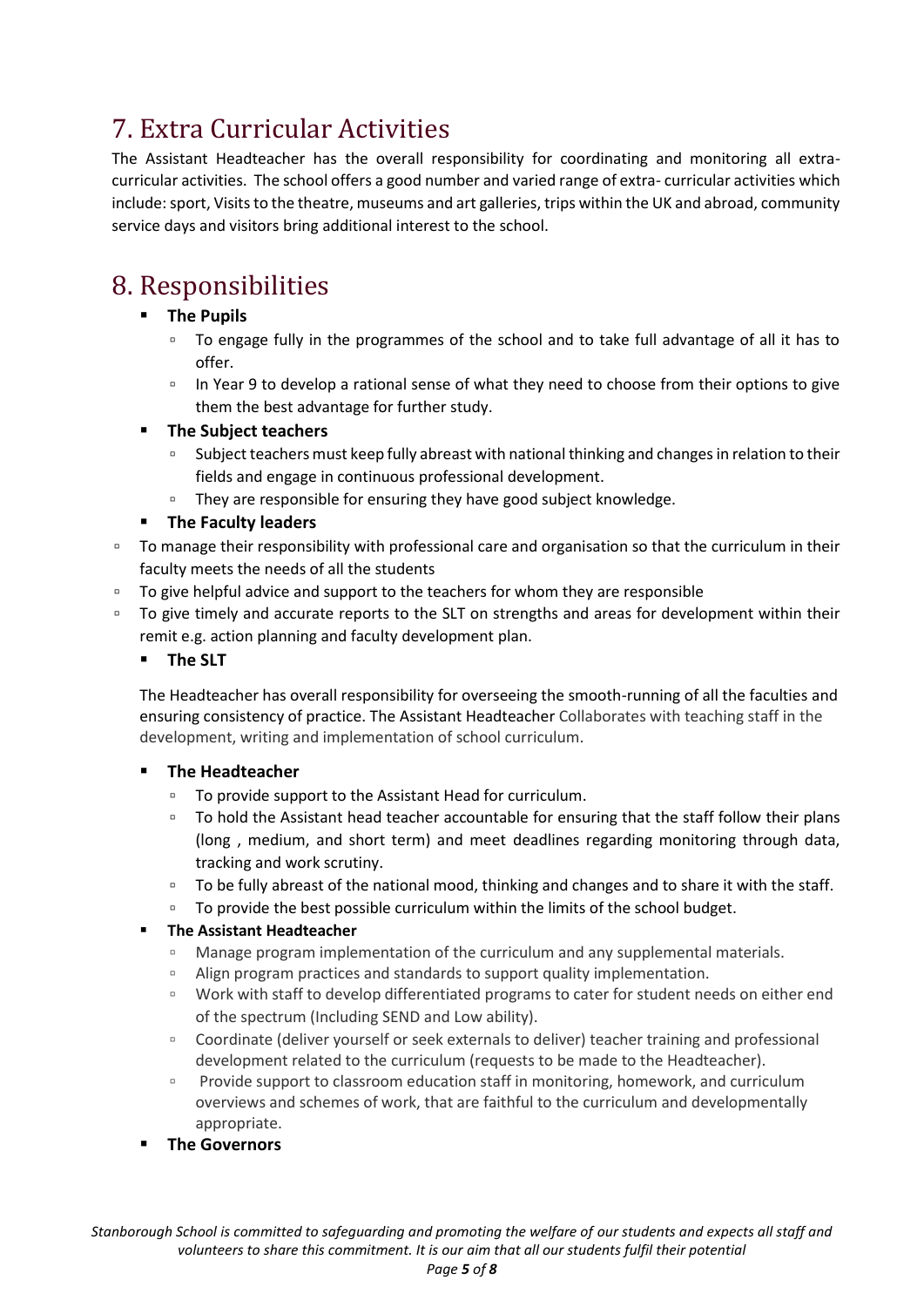The overall responsibility for the curriculum is with the Curriculum and Standards sub-committee of the Governing body.

Detailed job-descriptions are held in the job-description folder.

### 9. Related Policies:

- Spiritual, Moral, Social and Cultural Development
- Special Educational Needs
- Assessment, Recording and Reporting
- Homework
- Work Experience
- $\blacksquare$  ICT
- Sex Education
- Teaching and Learning
- Drug Awareness
- Personal, Social, Health and Citizenship education

### 10. The Timetable

See section 5 and 6 above for more details.

# 11. Curriculum Review

The curriculum at Stanborough School is under frequent review. Regular discussion regarding curriculum matters are discussed at faculty and curriculum meetings, meetings with the Headteacher and assistant Headteacher for curriculum, at senior leadership team meetings and in consultation with the governors through the curriculum and standards sub-committee.

# 12. Glossary

#### **Short term plans**

These are lesson plans used for each lesson. A lesson plan is the teacher's road map of what students need to learn and how it will be done effectively during the class time to ensure that all students learn.

#### **Schemes of work**

The schemes of work are guidelines to support medium- and long-term planning. They help the teachers to implement the National Curriculum programmes of study.

The schemes of work are made up of units that together cover the programmes of study and non-statutory guidelines for key stages 3 and 4 in all subjects.

Each unit sets out learning objectives (which are based on the Programme of Study), suggests teaching activities to meet these objectives, assessment strategies and defines outcomes of pupils' learning. In addition, it clearly outlines differentiated learning outcomes and activities for different groups of pupils e.g. the more able learner, EAL/EFL,the pupil with average ability and pupils with Special Educational Needs The units also promote learning across the curriculum by including links to other areas such as spiritual, moral, social and cultural development, citizenship, key skills such as ICT, literacy and numeracy and thinking skills as well as work in other subjects.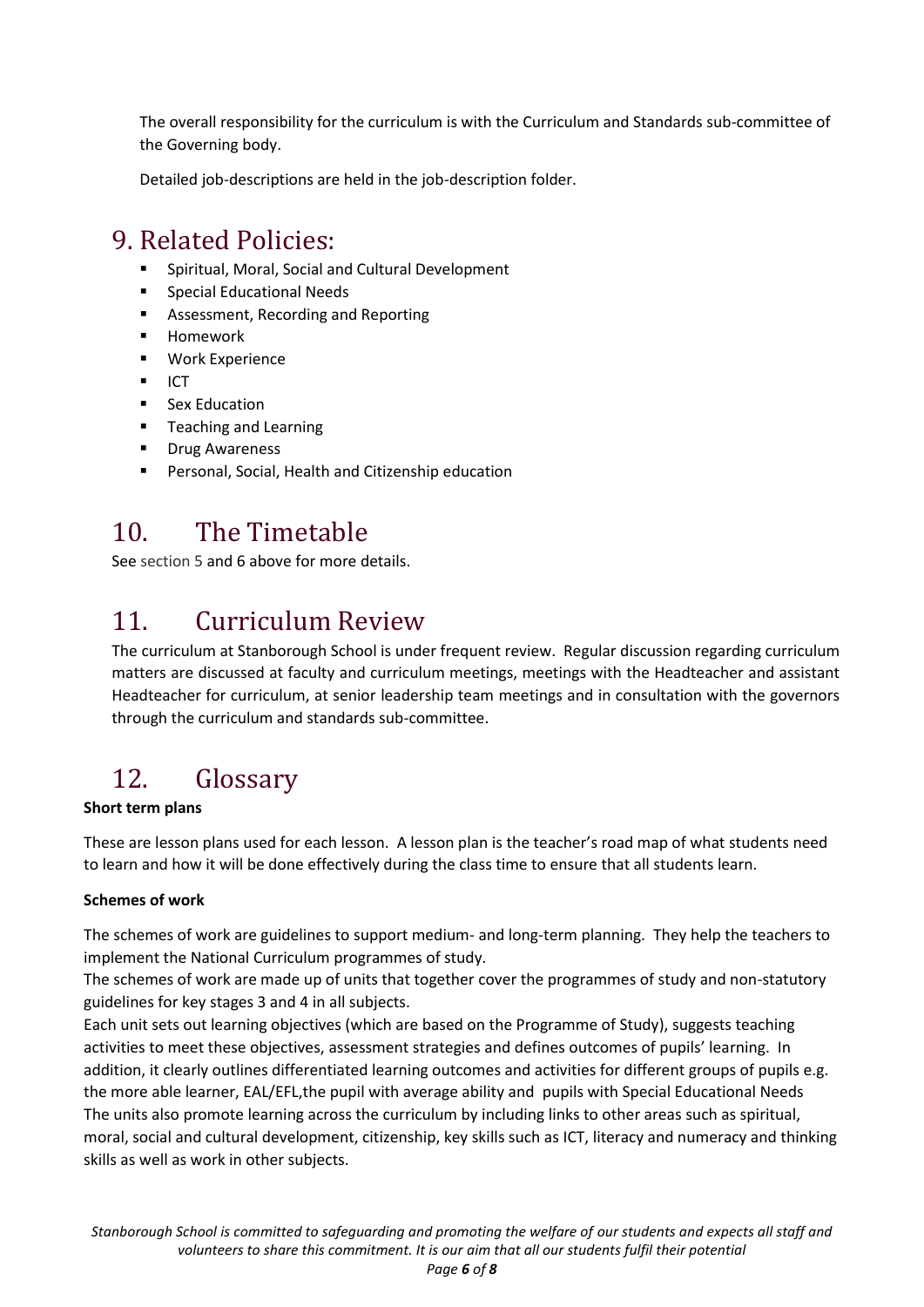#### **Long term plans-** Curriculum maps

Curriculum maps are long term plans showing an outline/overview of the knowledge, skills and concepts for each subject per year group of the national curriculum that needs to be covered in one academic year. This provides an invaluable whole-school perspective for each subject and ensured that the knowledge, skills and concepts are developed systematically from year to year.